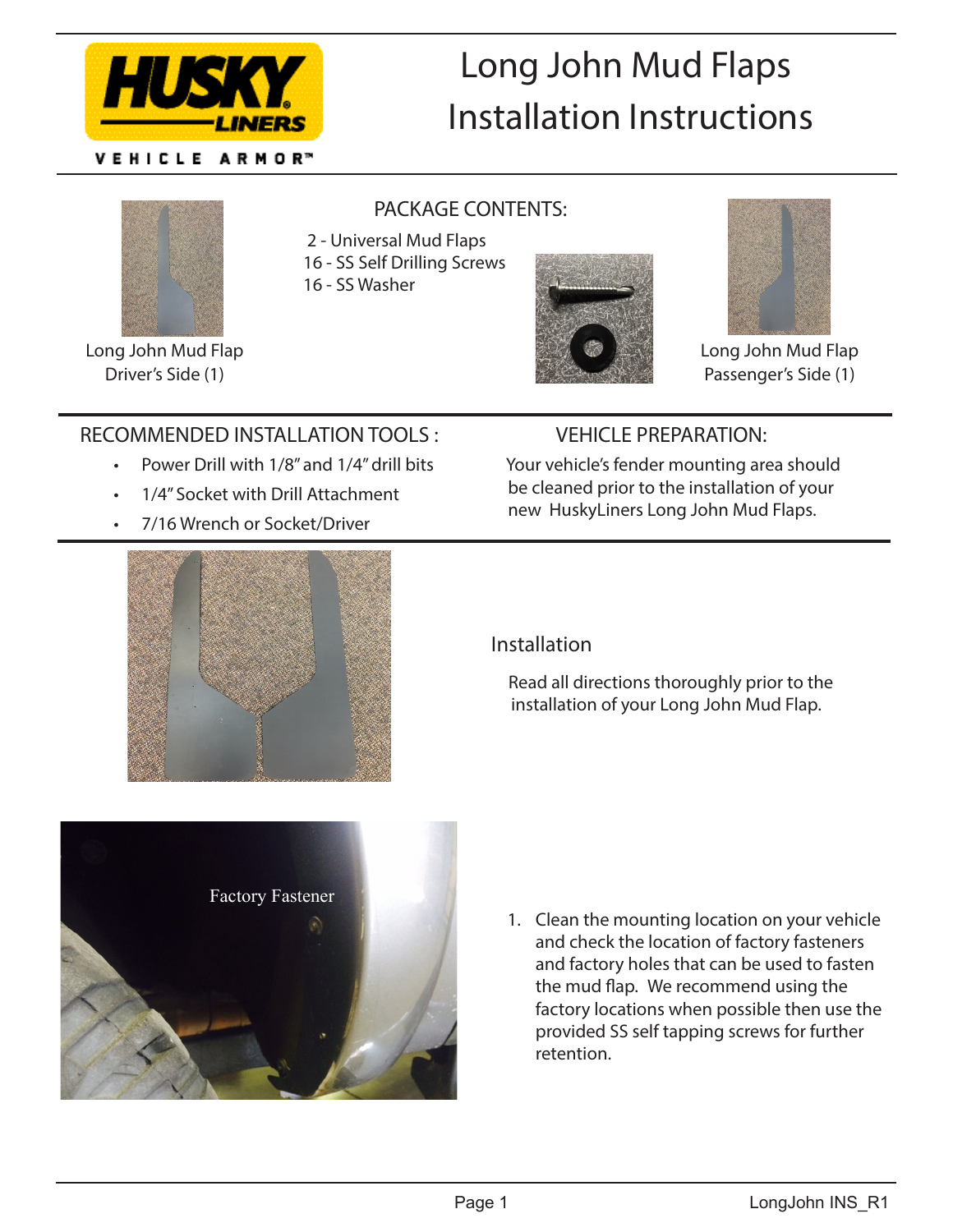

- 2. Align the outer edge of the mud flap with the outer edge of the tire to get maximum coverage, protection and for easy alignment.
- Note: These are general mounting guidelines and the Long John mud flaps can be mounted in many different ways to provide whatever coverage you deem necessary.



3. Transfer the factory hole locations to the mud flap mounting area. Mark the factory fasteners and other fastening locations with a small ball of clay or similar material.

4. Align the mud flap so the bottom of the flap is parallel to the ground and at your desired height. Press the mud flap firmly against the fender to transfer the fastening locations.



5. Drill fastening holes at the pre-marked locations in the mud flap to accommodate factory fastener size. If using supplied SS self drilling screws, drilling a small 1/8" pilot hole may help to ease installation.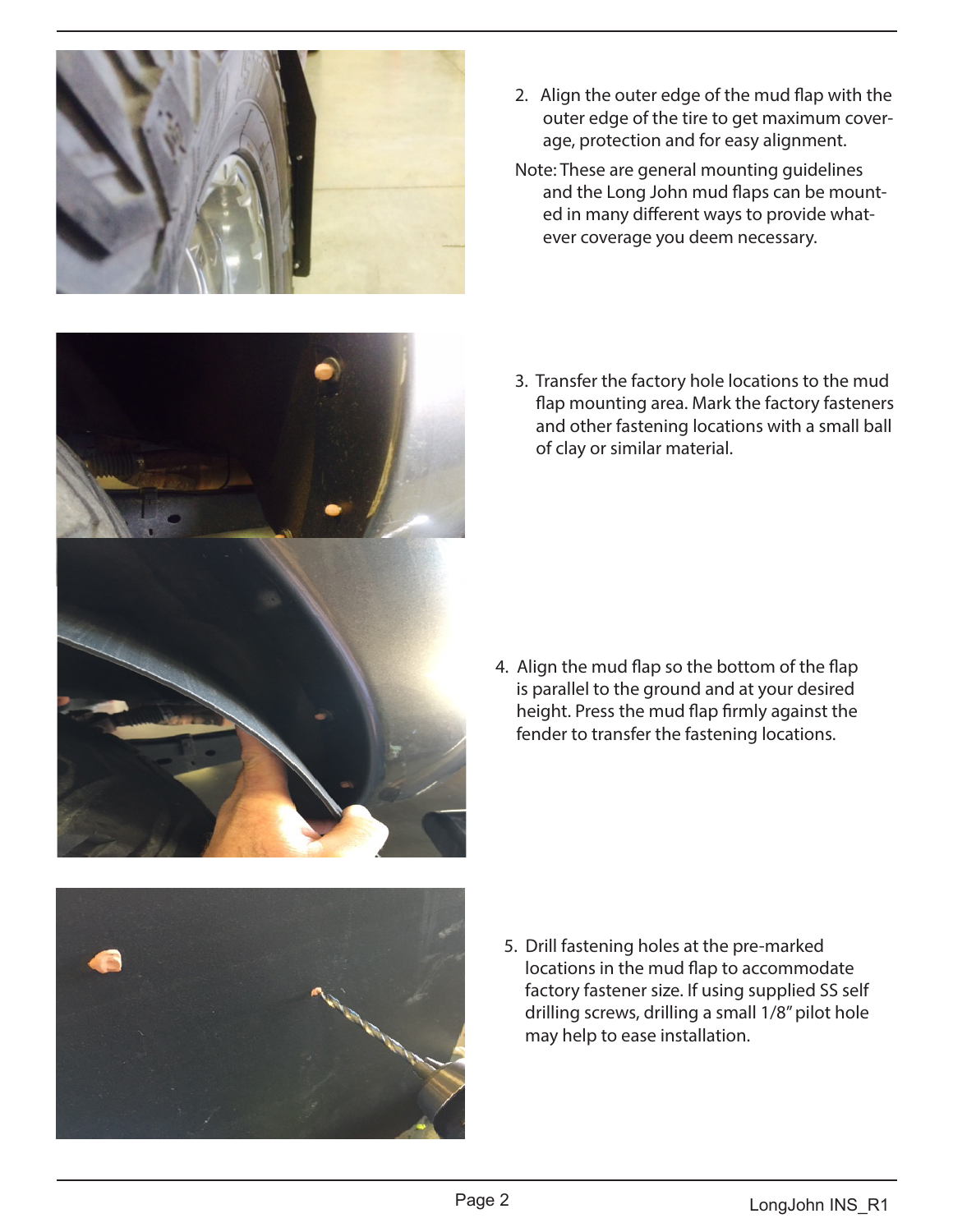

6. Fasten the mud flap to the truck with the factory fasteners. Make sure the mud flap is parallel to the ground before tightening.



7. Install the SS self drilling screws at the other pre-drilled locations on the mud flap.

 A minimum of 4 fastening locations per mud flap is recommended.



 9. Repeat steps 1- 7 on the opposite side of the vehicle.